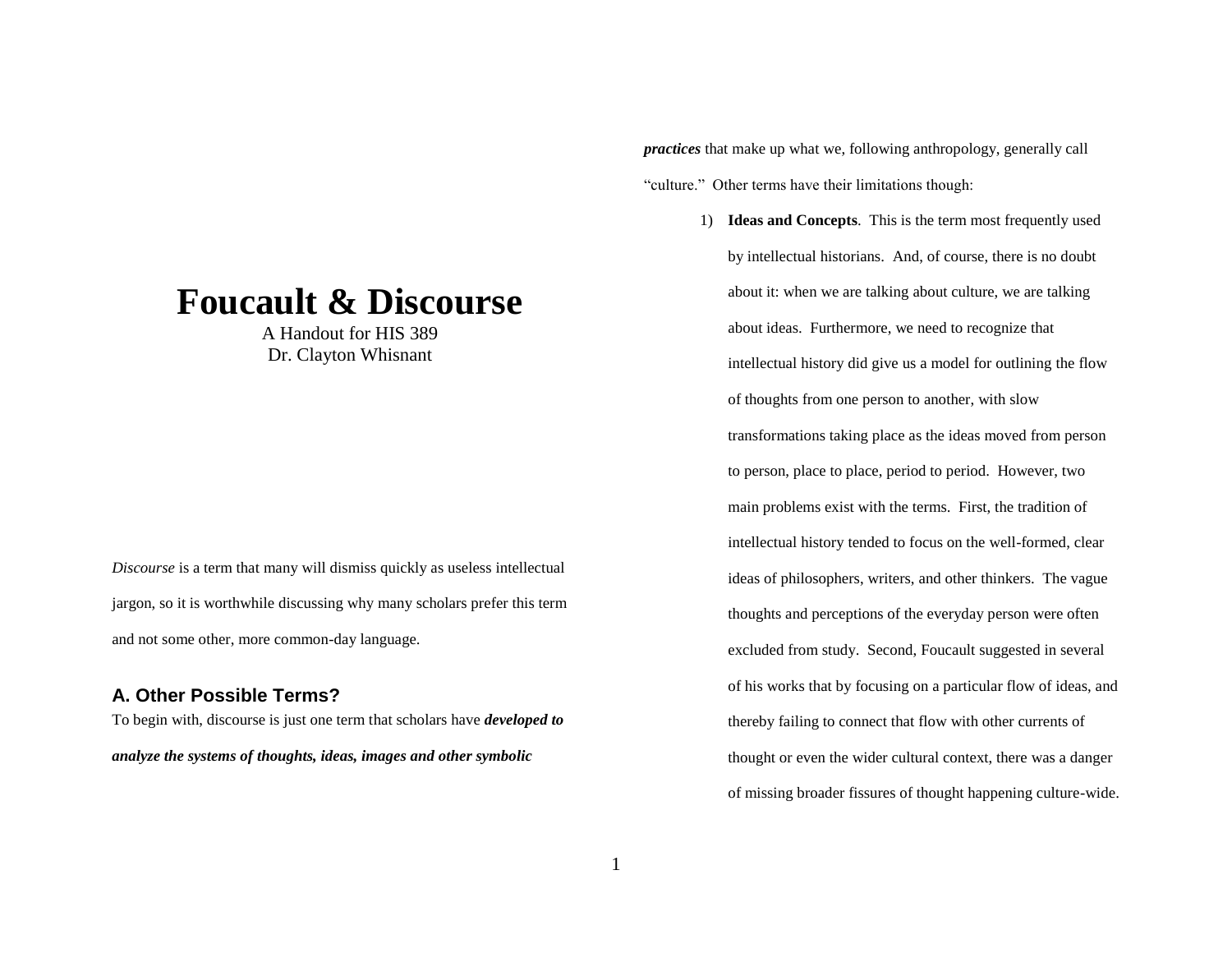In other words, by focusing on the continuities of change, there was a danger of missing the possibility of a massive rupture, a tremendous discontinuity with what came before.<sup>1</sup>

2) **Myth**. This term has been frequently used, especially by scholars working in the fields of anthropology, archeology, and the study of religion. It has the advantage of not focusing on the "concepts" of important thinkers, but on the conceptions (or, perhaps, misconceptions) of the culture at large. It also was a way to get at the larger attitudes and values of society. Its frequency is part of the problem, though. Outside of its everyday connotations (suggesting a common story that has no basis in truth), "myth" has been used in many different ways by different scholars. Encountering the term today, one has to ask, is the scholar using it in the sense of the structural philosopher Roland Barthes? Or the anthropologist James Frazier? The sense of the Frankfurt-school critical philosophers Max Horkheimer and Theodore Adorno, or

 $\overline{a}$ 

maybe the Jungian-based interpretation of Joseph Campbell? Or even perhaps the more structuralist reading of Claude-Levi Strauss? In short, it is difficult today to employ without carefully restricting one's usage.

- 3) *Mentalités*. One school of French historians (the Annales school) introduced the term *mentalités*, which might be translated as collective attitudes or a mental outlook. The French historians of *mentalités* were groundbreaking in opening up the study of culture for historians, but it never managed to create a coherent method of its own.<sup>2</sup> Instead, the school's best practioners (Emmanuel Le Roy Ladurie, Philippe Ariés, Carlo Ginzburg, and Natalie Zemon Davis, to name a few) borrowed liberally from other traditions, especially anthropology.
- 4) **Cultural Patterns and Systems**. Cultural anthropologists, especially those following in the tradition of Clifford Geertz's

<sup>1</sup> Above all, see Michel Foucault's *The Order of Things: An Archeology of the Human Sciences* (New York: Vintage Books, 1970).

<sup>2</sup> Robert Darnton, "Intellectual and Cultural History," in *The Past Before Us: Contemporary Historical Writing in the United States*, ed. Michael Kammen (Ithica and London: Cornell University Press, 1980), p. 346.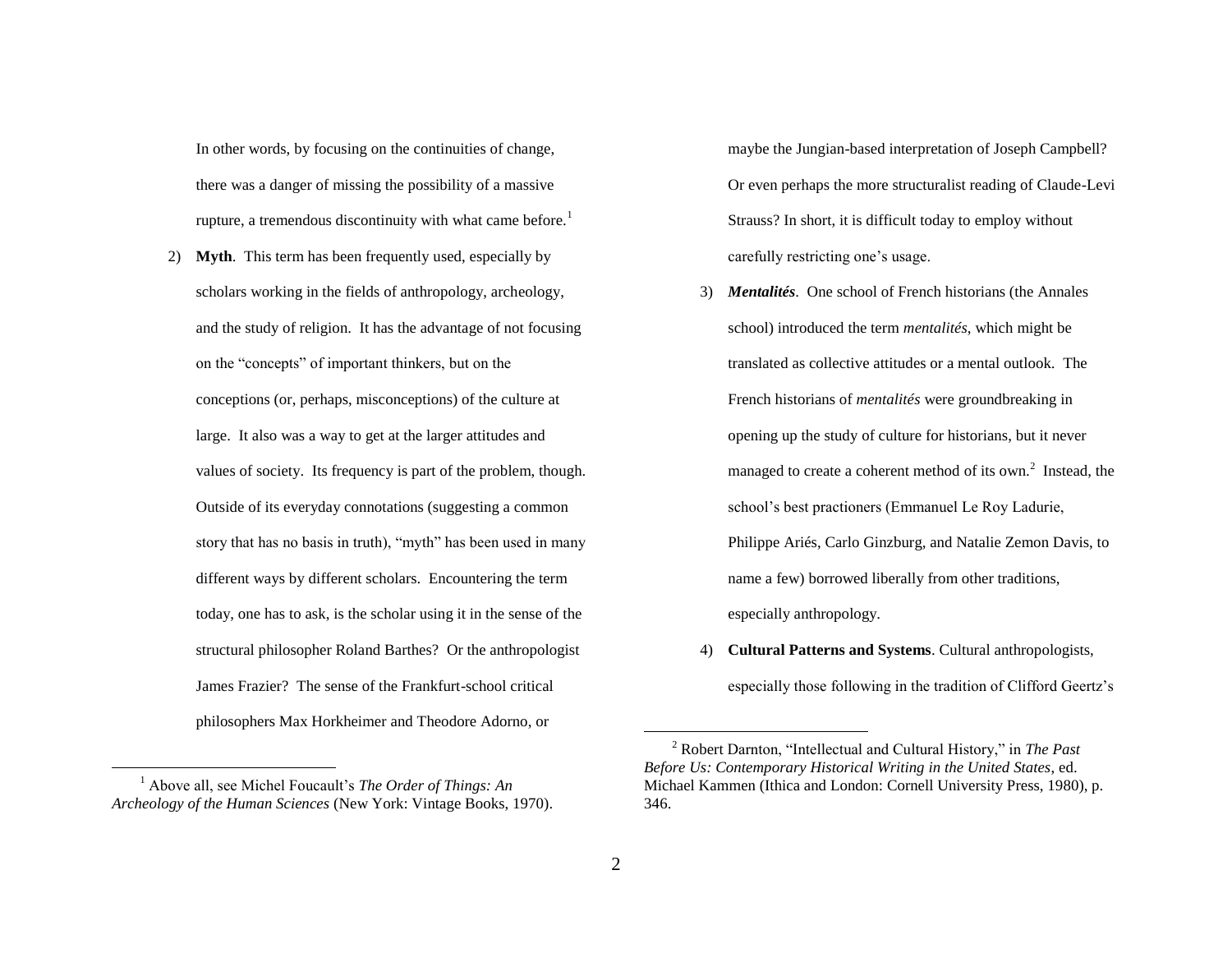"Thick Description," have been very important in teaching historians how to look for meanings woven into and around cultural artifacts and social interactions; in the end, though, their methods were useful for *interpreting* a given culture, but less apt at *explaining* cultural transformation. In the words of one anthropologist, "The webs [of meaning], not the spinning; the culture, not the history; the text, not the process of textualizing" was at the heart of much early cultural anthropology.<sup>3</sup> At the same time, the methods developed by early cultural anthropology were not always helpful in identifying the ways that power structures helped maintain one set of meanings over another. Indeed, cultural anthropologists often depended on reading a culture as a vast "text" that could only be understood in terms of itself. The result was that contradictions in meanings were played down and ambiguities smoothed over, even though contradictions and ambiguities

often are key to understanding larger social and political conflict.

5) **Ideology**. The Marxist-derived term "ideology," on the other hand, was ideal for analyzing these power struggles, but it always retained some of its earliest associations with a system of ideas that blinds one from the truth. Ideology was also built on the assumption that all ideas and thoughts were a reflection of social reality, and especially the economic interests of a dominant group or class of people; historical change, therefore, was primarily the product of social transformations. Ideas could play at best a limited role themselves in bringing about social transformation.

Because of the limitations of these various methods, many scholars of literature and the social sciences began to turn in the 1980s to the concept of discourse. It is a term that has a rather specific usage taken from the writing of Foucault and several other French poststructuralists.<sup>4</sup> It is well suited for

 $\overline{a}$ 

<sup>3</sup> Aletta Biersack, "Local Knowledge, Local History: Geertz and Beyond," in *The New Cultural History*, ed. Lynn Hunt (Berkeley and Los Angeles: University of California Press, 1989), p. 80.

<sup>4</sup> Actually, this is a bit of a simplification. "Discourse" has been used slightly differently by thinkers like the French linguist Émile Benveniste or the psychoanalyst Jacques Lacan. And then, you have the old-fashioned meaning of "an extended discussion of a topic, or simply an exposition of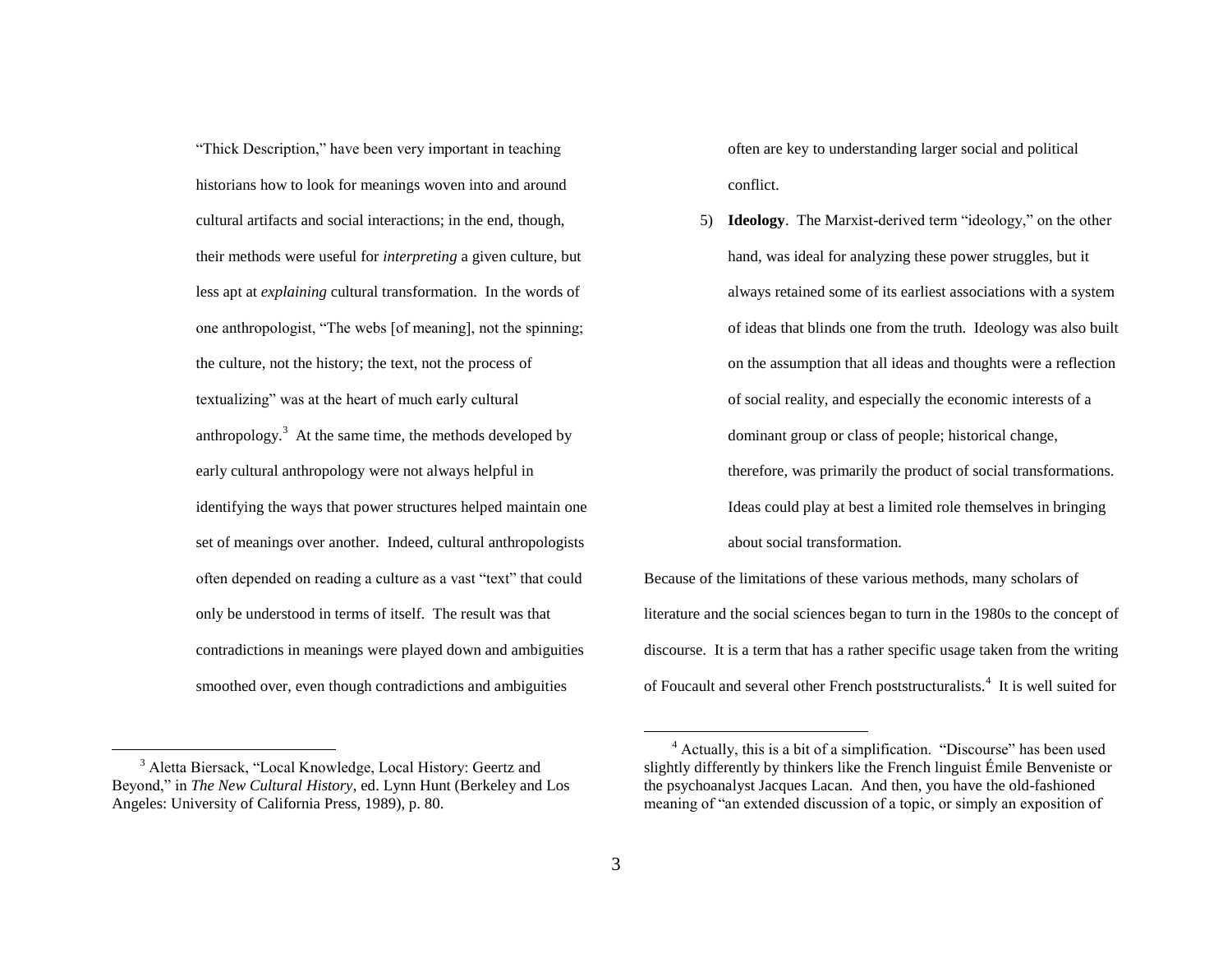analyzing struggles over meaning and other power conflicts, since Foucault and the other poststructuralists always assumed that any given society would be infused with many competing discourses. In some scholars' minds, it is even more flexible than ideology since it does not focus specifically on power struggles between different classes and genders, or between the state and its subject. Instead, it suggests that power is diffuse, and power conflicts can happen at many different sites and levels.<sup>5</sup> Discourse also has another major advantage over ideology. Discourse assumes that ideas structure social spaces, and therefore ideas can play a significant role in historical change.

# **B. Language: The Primary Object of Study**

 $\overline{a}$ 

Because ideas can *produce* historical transformation, and not simply *reflect* them, discourse theory teaches us to be very attentive to small shifts in how ideas are expressed in language. Language, therefore, as well as other

some sort" (according to the Oxford English Dictionary)—as in René Descartes' famous *Discourse on Method*. Cultural historians, literary critics, and other practicing cultural studies have been influenced by Michel Foucault's and Jacques Derrida's specific usage of the term.

forms of symbolic exchange, is the primary object studied by discourse theory. Language, this theory suggests, can be broken into different "[bodies] or [corpuses] of statements and utterances governed by rules and conventions of which the user is largely unconscious."<sup>6</sup> By this, we do not mean simply "German," "Chinese," or other categories of language that we are all familiar with; we are not even referring to different dialects of language that we might identify as "New York American English" or "Southern American English". Instead, scholars interested in discourse point to those small differences in language that allow us to tell the difference between a scientist and a lawyer, or a journalist and pimp. As one literary critic puts its, "discourse is a social language created by particular cultural conditions at a particular time and place, and it expresses a particular way of understanding human experience."<sup>7</sup> Discourse refers to *very specific patterns of language that tell us something about the person speaking the language, the culture that that person is part of, the network* 

<sup>&</sup>lt;sup>5</sup> For more on this, see Michel Foucault, "Two Lectures," *Power/Knowledge: Selected Interviews & Other Writings, 1972-1977*, ed. Colin Gordon (New York: Pantheon Books, 1980), pp. 78-108.

<sup>6</sup> David Macey, *The Penguin Dictionary of Critical Theory* (New York: Penguin Books, 2000), p. 100.

<sup>7</sup> Lois Tyson, *Critical Theory Today: A User-Friendly Guide* (New York and London: Garland Publishing, 1999), p. 281.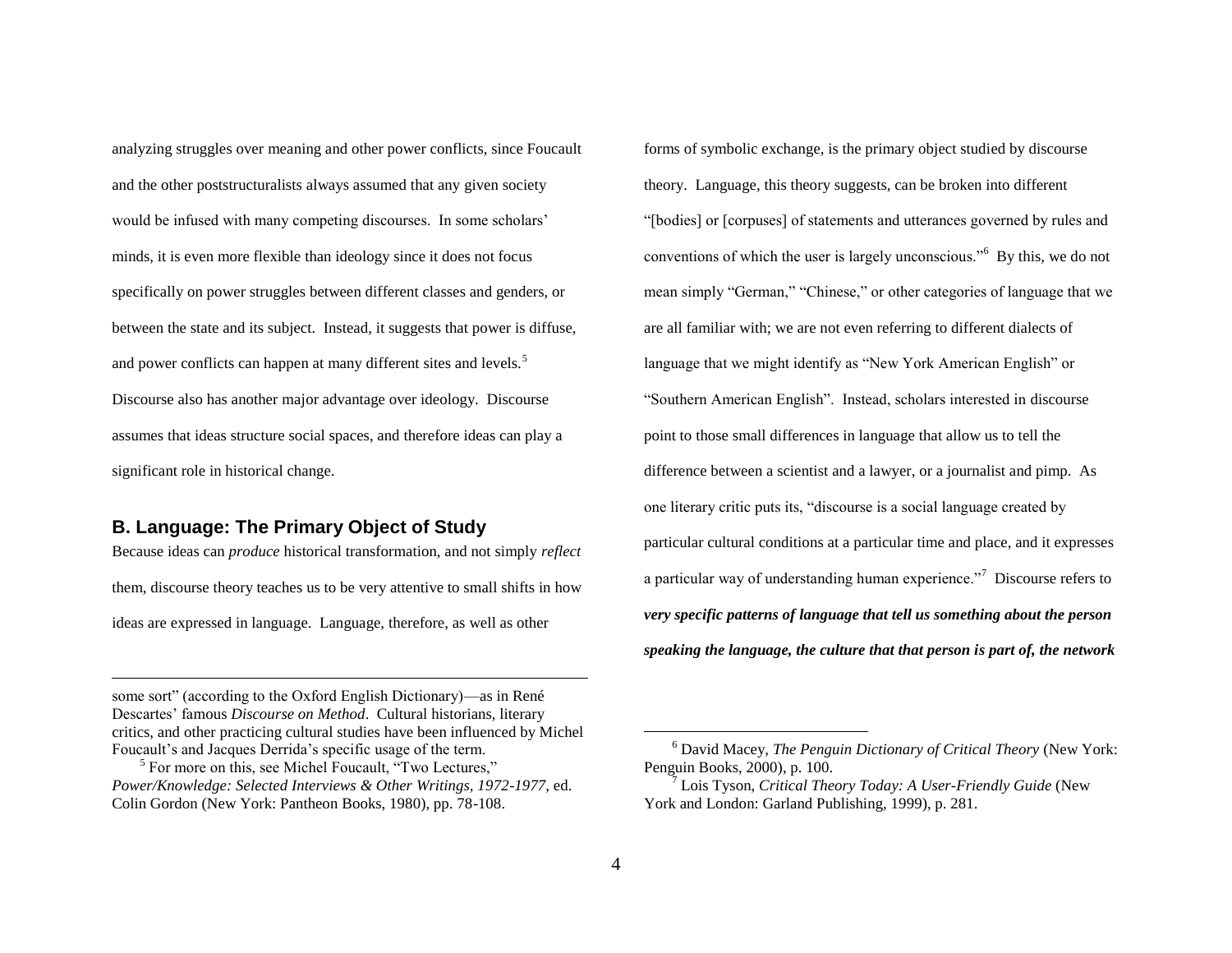*of social institutions that the person caught up in, and even frequently the most basic assumptions that the person holds.*

## **C. Sets of Rules that Shape Our Lives**

 $\overline{a}$ 

What are these patterns of language that discourse analysis looks for? Well, above all, they are sets of rules that governs a specific style of language. As Foucault put it, "whenever, between objects, types of statement, concepts, or thematic choices, one can define a regularity (an order, correlations, positions and functionings, transformations), we will say…that we are dealing with a discursive formation."<sup>8</sup> Discourse cannot be isolated to speech, but instead structures written language as well. These rules are so important to how we think that they can spill over into other aspects of our lives: the pictures we draw, the buildings we construct, the artwork that we create and appreciate, and even the very social institutions that we live in. Some of the best-known work of Foucault has suggested how transformations in medical discourse produced effects on a whole network

of medical institutions; likewise, changes in legal discourse, he argued, had an impact on our court system and methods of criminal punishment.<sup>9</sup>

Because these discourses affect multiple areas of life, they cannot be isolated to a specific type of text, or even a particular genre. Literary novels often have bits of scientific or legal discourse embedded in them; films could include elements of religious discourse. In fact, Foucault imagined discourse as a field, perhaps comparable in a vague way to a magnetic field. Just as a magnetic field is spatially spread out, encompassing all the different lines of force grouped around a set of magnetic poles, so is discourse spread out, gathering together "the totality of all effective statements (whether spoken or written)" that follow certain rules "in their dispersion as events."<sup>10</sup>

#### **D. How Discourse Operates**

For Foucault, discourse operates in four basic ways:

<sup>8</sup> Michel Foucault, *Archeology of Knowledge*, trans. A. M. Sheridan Smith (New York: Pantheon Books, 1972), p. 38

<sup>9</sup> Michel Foucault, *The Birth of the Clinic: An Archeology of Medical Perception*, trans. A. M. Sheridan Smith (New York: Vintage Books, 1973); Michel Foucault, *Discipline and Punish: The Birth of the Prison*, trans. Alan Sheridan (New York: Vintage Books, 1977).. See also Foucault, *The Archaeology of Knowledge*, p. 51.

<sup>10</sup> Foucault, *The Archaeology of Knowledge*, p. 27.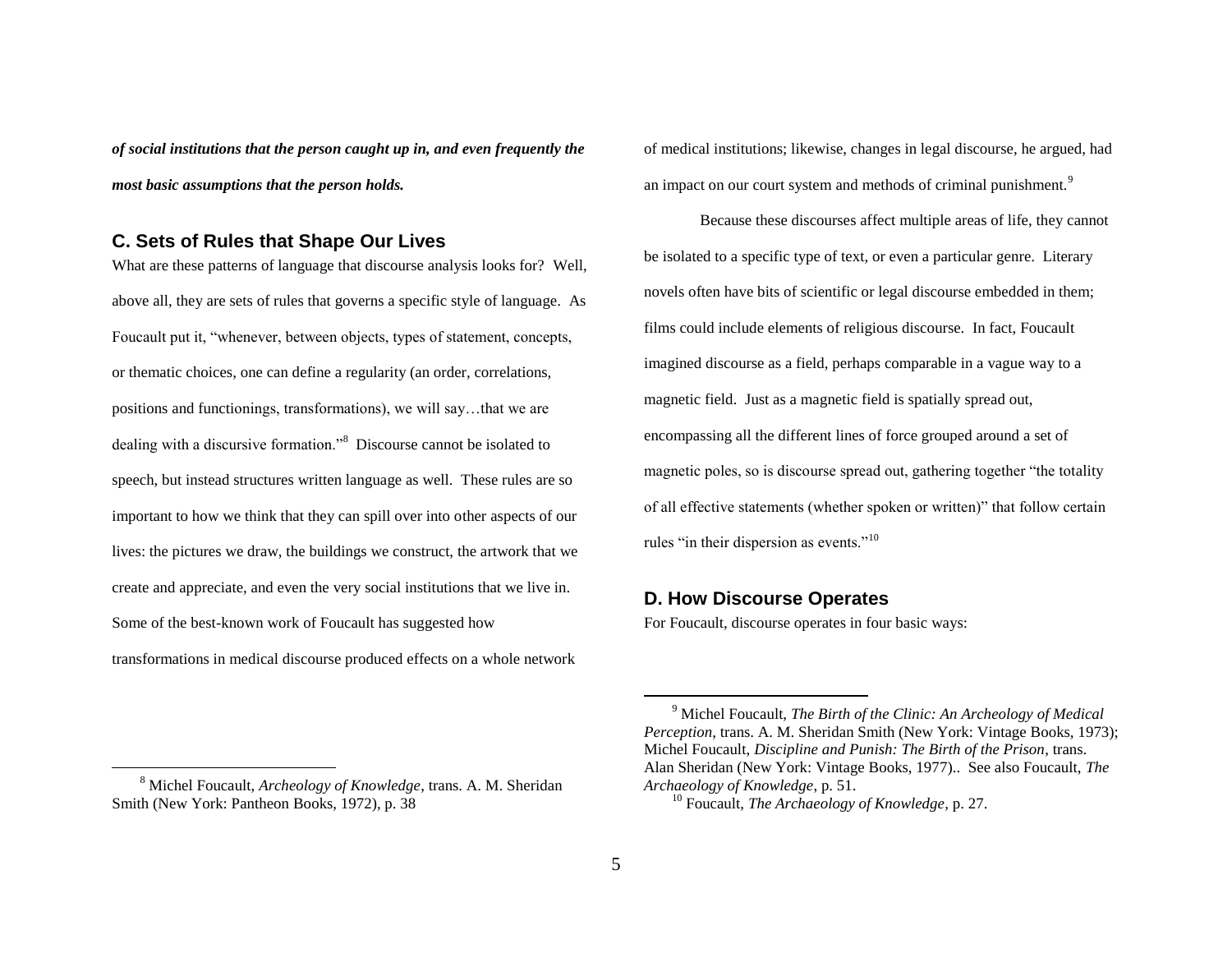- **Discourse creates a world**. By shaping our perceptions of the world, pulling together chains of associations that produce a meaningful understanding, and then organizing the way we behave towards objects in the world and towards other people, one might say that discourse generates the world of our everyday life. After all, even though science teaches us that the "real world" is the material world made up of atoms and energy, in a real way the world for most of us is a world of colors, emotions, ideas, and life. It is a kind of virtual world generated by our minds, but not by us alone—we construct this world socially through a complex interaction between experience, upbringing, and education. Discourses, as chains of language that bind us social beings together, play a key role in the social construction of reality.
- **Discourse generates knowledge and "truth."** Discourse constitutes not only the world that we live in, but also all forms of knowledge and "truth." Knowledge for Foucault (as for most other structuralists and poststructuralists) was not something that existed independently of language. In other words, knowledge is not simply communicated through language; all knowledge is

organized through the structures, interconnections, and associations that are built into language. Foucault would even go so far as to say that discourse generates truth—or what some have called truth-effects. Certain discourses in certain contexts have the power to convince people to accept statements as true. This power can have no relation to any objective correctness of the statement. The medical practice of leeching was accepted in the eighteenth century as helpful despite the harmful effects that we recognize today because it was embedded in a network of ancient medical discourses that many accepted as "true." Likewise, many medical practices commonly accepted today might have seemed like madness or even barbaric because they had no discursive support.

 **Discourse says something about the people who speak it.** Discourse communicates knowledge not only about the intended meaning of the language, but also about the person speaking the discourse. By analyzing the discourse a speaker uses, one can often tell things about the speaker's gender, sexuality, ethnicity, class position, and even more specifically the speaker's implied relationship to the other people around him. Medical discourse, for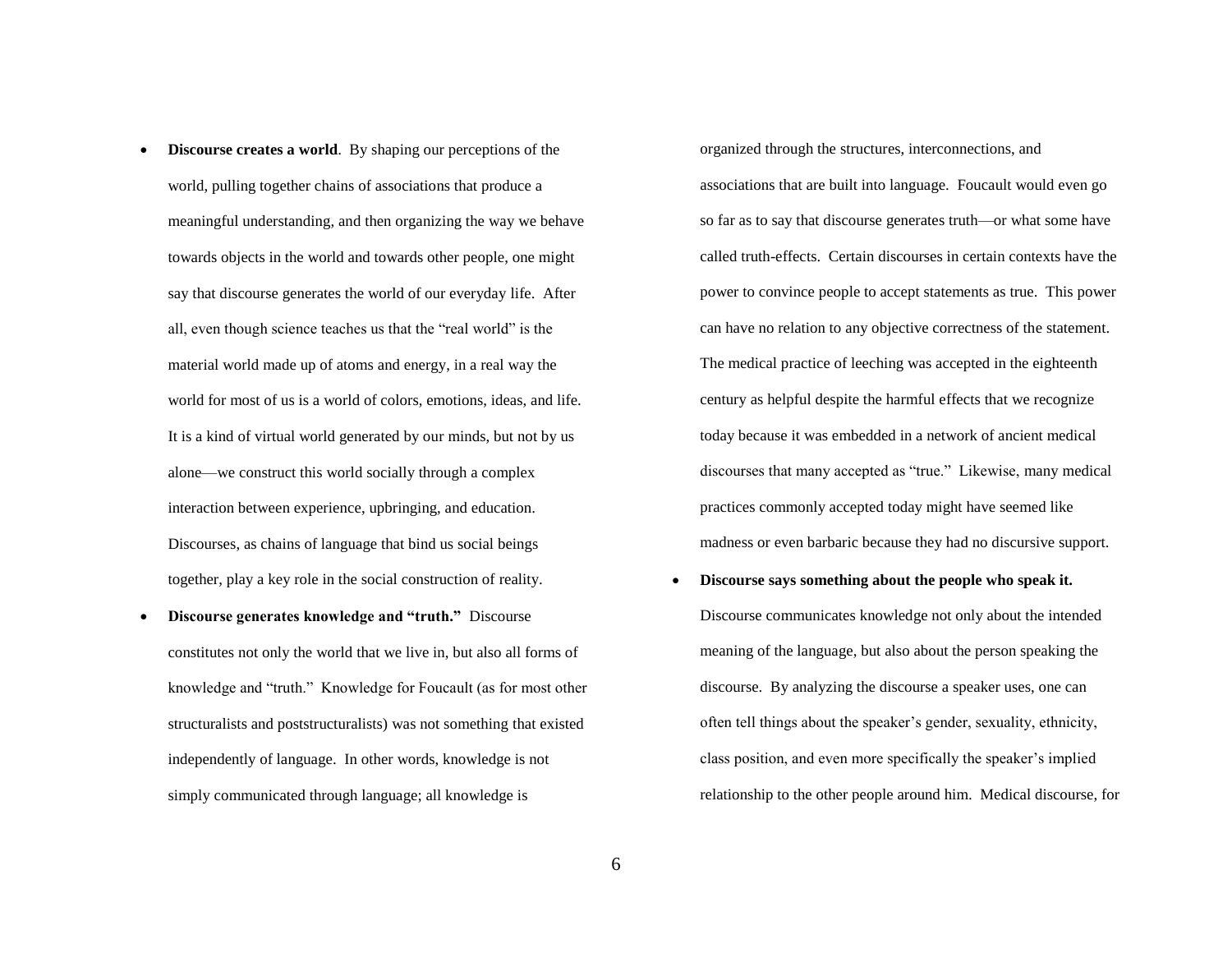example, gives doctors the authority to speak, thereby placing them in a position of power over their patients. Foucault was particularly interested in looking at modes of discourse that not everyone had a *right* to use, or that require specific locations to gain authority.<sup>11</sup> A sermon that would be right at home behind a church lectern might produce only an awkward silence if given at a party. And a certified lawyer acquires a certain right to speak legal discourse in a courtroom setting through a complex system of education, a series of exams, and network of state controls.

 **Discourse and Power.** This brings us to the fourth way that discourse operates, namely by being intimately involved with socially embedded networks of power. Because certain types of discourse enable specific types of individuals to "speak the truth," or at the very least to be believed when speaking on specific subjects, discourses also give these individuals degrees of social, cultural, and even possibly political power. Doctors are generally believed when they talk about physical or mental illnesses, and this gives them an authority to recommend courses of action or patterns

 $\overline{a}$ 

of behavior. In many societies, and for long stretches of Western history, religious authorities wielded tremendous social and political power because they had the power to speak about the divine. This power was caught up with their specific position, but was also based on the fact that religious discourse suffused all of life, shaping social organization and influencing how people interpreted the world.

### **E. Discourses are always Multiple.**

The only final point to be made is that discourses are multiple—in three specific ways.

- **Cultures are constructed out of numerous, competing discourses.** Some discourses may dominate the culture by helping to shape political and social institutions and by infiltrating into different levels of life (as Foucault believed scientific discourse had done in the modern era). But he taught us also to look for other discourses as well that competed for power and influence.
- **Discourses change over time**. Discourses are multiple also in the sense that they undergo transformations. Science is not static, of

<sup>11</sup> Foucault, *Archaeology of Knowledge*, p. 50.